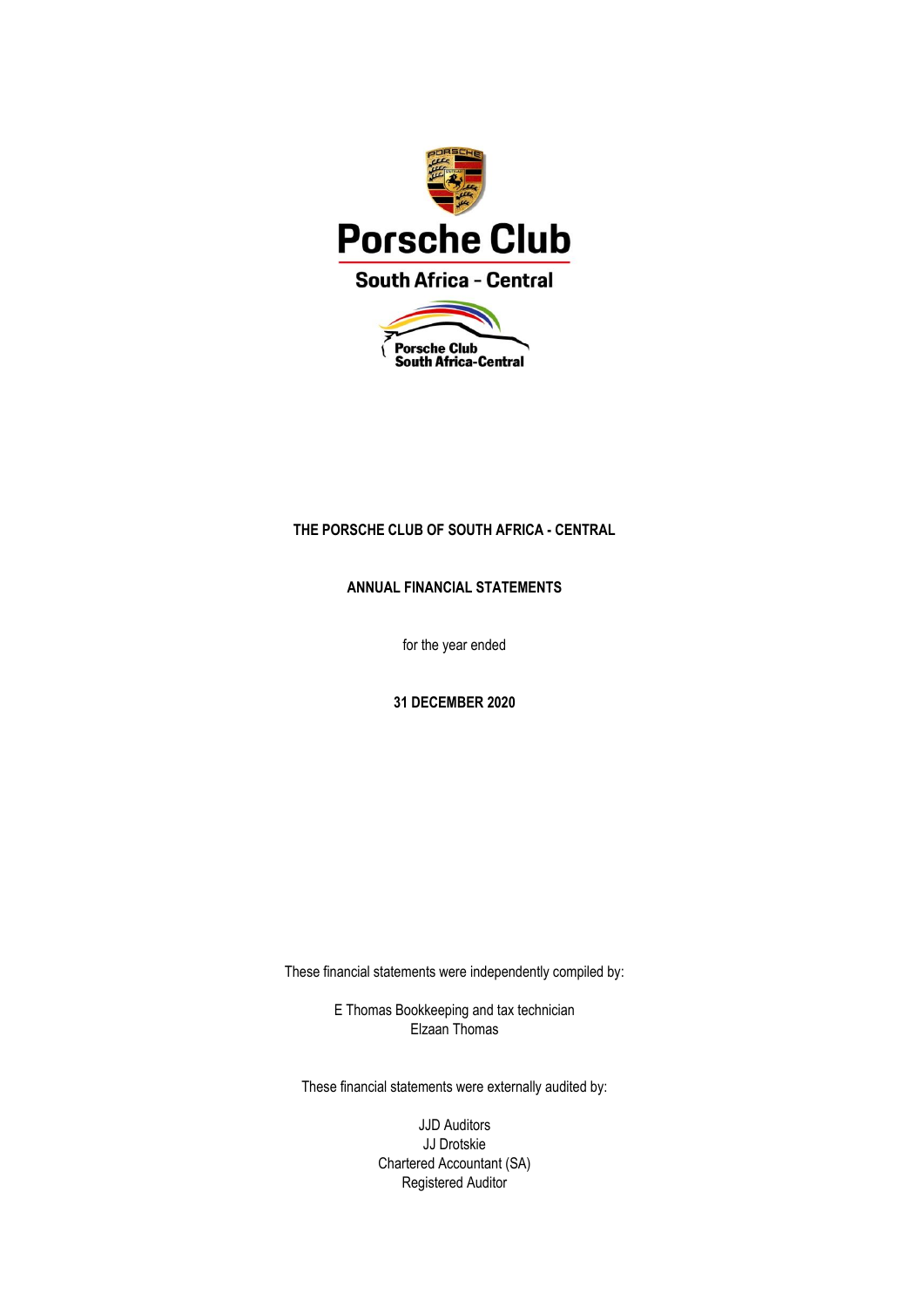### **THE PORSCHE CLUB OF SOUTH AFRICA - CENTRAL**

## **ANNUAL FINANCIAL STATEMENTS**

### for the year ended

### **31 DECEMBER 2020**

| <b>PAGE</b> |
|-------------|
|             |
| $3 - 4$     |
| 5           |
| 6           |
|             |
| 8           |
| 9           |
| 10 - 11     |
| 12          |
|             |
| 13          |
|             |

### **Level of assurance**

These financial statements were externally audited in accordance with the constitution of the club.

## **Preparer**

E Thomas Bookkeeping and tax technician Elzaan Thomas

### **Auditor**

JJD Auditors JJ Drotskie Chartered Accountant (SA) Registered Auditor

### **Date published**

22 January 2021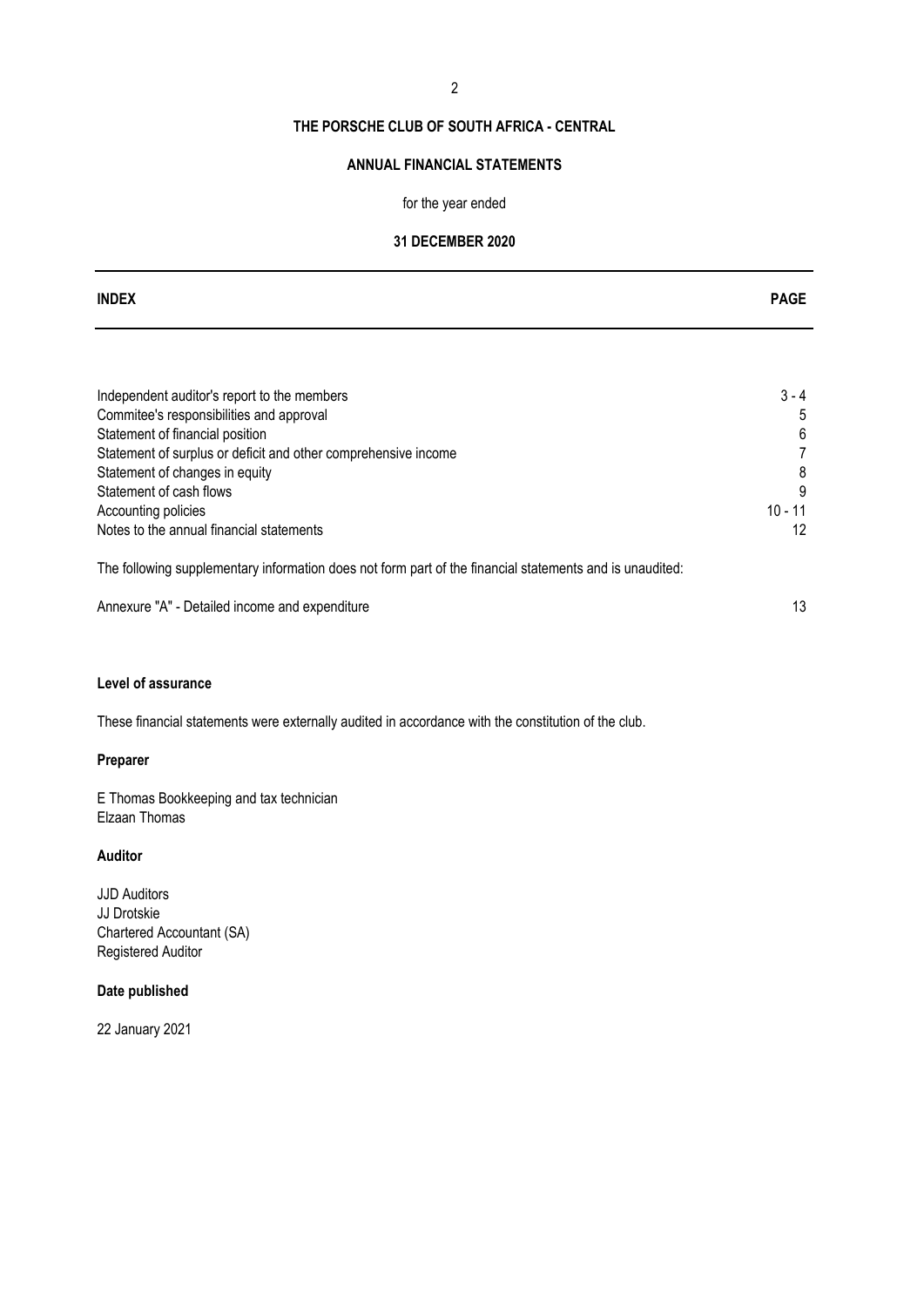

JACO DROTSKIE Chartered Accountant (SA), Registered Auditor, Practice No: 995-857

Tel: 082 225 9422 Email: jaco@jjd-auditors.co.za Website: www.jjd-auditors.co.za 552 Peacehaven Road, Rietvalleirand, Pretoria, 0181

3

### **THE PORSCHE CLUB OF SOUTH AFRICA - CENTRAL**

### **INDEPENDENT AUDITOR'S REPORT TO THE MEMBERS**

on the financial statements for the year ended

### **31 DECEMBER 2020**

### **REPORT ON THE AUDIT OF THE FINANCIAL STATEMENTS**

### **Qualified opinion**

I have audited the financial statements of The Porsche Club of South Africa - Central, which comprise the statement of financial position as at 31 December 2020, and the statement of surplus or deficit and other comprehensive income, the statement of changes in equity and the statement of cash flows for the year then ended, and notes to the financial statements, including a summary of significant accounting policies.

In my opinion, except for the matter listed in the basis for qualified audit opinion paragraph the financial statements present fairly, in all material respects, the financial position of the Club as at 31 December 2020, and of the financial performance and its cash flows for the year then ended in accordance with the entity specific basis of accounting and in the manner required by the constitution of the club.

### **Basis for qualified opinion**

As in the case with similar organisations, it is not possible for the club to institute accounting controls over cash received from annual and activity fees, prior to the initial entry into the accounting records. Accordingly, it was not possible for me to extend my procedures beyond the receipts actually recorded in the accounting records.

I conducted my audit in accordance with International Standards on Auditing (ISAs). My responsibilities under those standards are further described in the Auditor's Responsibilities for the Audit of the Financial Statements section of my report. I am independent of the company in accordance with the Independent Regulatory Board for Auditors' Code of Professional Conduct for Registered Auditors (IRBA Code) and other independence requirements applicable to performing audits of financial statements in South Africa. I have fulfilled my other ethical responsibilities in accordance with the IRBA Code and in accordance with other ethical requirements applicable to performing audits in South Africa. The IRBA Code is consistent with the corresponding sections of the International Ethics Standards Board for Accountants' International Code of Ethics for Professional Accountants (Including International Independence Standards). I believe that the audit evidence I have obtained is sufficient and appropriate to provide a basis for my opinion.

### **Responsibilities of the committee for the Financial Statements**

The committee is responsible for the preparation and fair presentation of the Financial Statements in accordance with the entity specific basis of accounting and the requirements of the constitution of the club, and for such internal control as the committee determines is necessary to enable the preparation of Financial Statements that are free from material misstatement, whether due to fraud or error.

In preparing the Financial Statements, the committee are responsible for assessing the clubs's ability to continue as a going concern, disclosing, as applicable, matters related to going concern and using the going concern basis of accounting unless the committee either intend to liquidate the club or to cease operations, or have no realistic alternative but to do so.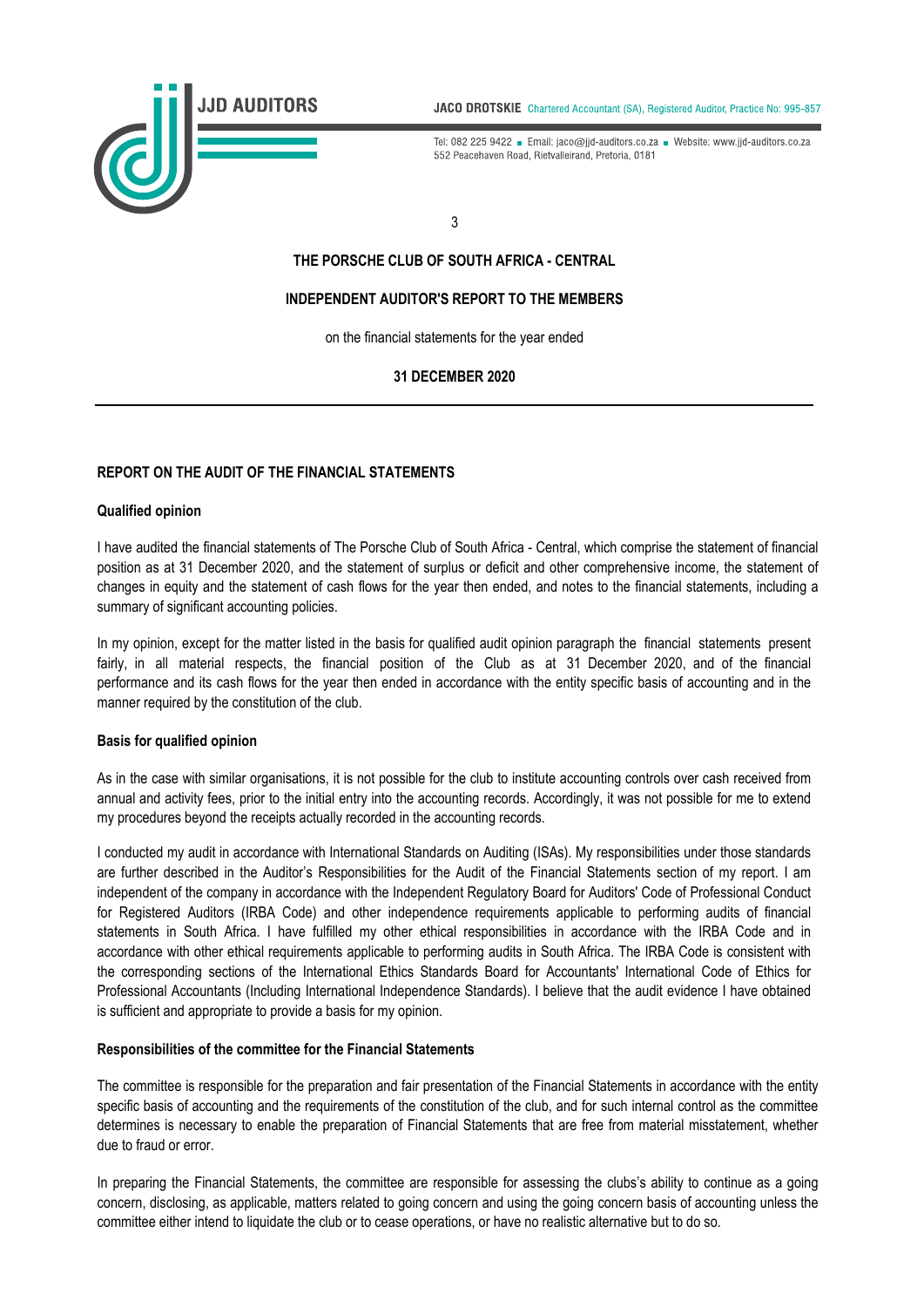### **THE PORSCHE CLUB OF SOUTH AFRICA - CENTRAL**

### **INDEPENDENT AUDITOR'S REPORT TO THE MEMBERS - CONTINUED**

on the financial statements for the year ended

#### **31 DECEMBER 2020**

#### **Auditor's responsibilities for the audit of the Financial Statements**

My objectives are to obtain reasonable assurance about whether the Financial Statements as a whole are free from material misstatement, whether due to fraud or error, and to issue an auditor's report that includes my opinion. Reasonable assurance is a high level of assurance, but is not a guarantee that an audit conducted in accordance with International Standards on Auditing will always detect a material misstatement when it exists. Misstatements can arise from fraud or error and are considered material if, individually or in the aggregate, they could reasonably be expected to influence the economic decisions of users taken on the basis of these Financial Statements.

As part of an audit in accordance with International Standards on Auditing, I exercise professional judgement and maintain professional scepticism throughout the audit. I also:

- Identify and assess the risks of material misstatement of the Financial Statements, whether due to fraud or error, design and perform audit procedures responsive to those risks, and obtain audit evidence that is sufficient and appropriate to provide a basis for my opinion. The risk of not detecting a material misstatement resulting from fraud is higher than for one resulting from error, as fraud may involve collusion, forgery, intentional omissions, misrepresentations, or the override of internal control.
- Obtain an understanding of internal control relevant to the audit in order to design audit procedures that are appropriate in the circumstances, but not for the purpose of expressing an opinion on the effectiveness of the club's internal control.
- Evaluate the appropriateness of accounting policies used and the reasonableness of accounting estimates and related disclosures made by the committee.
- Conclude on the appropriateness of the committee's use of the going concern basis of accounting and based on the audit evidence obtained, whether a material uncertainty exists related to events or conditions that may cast significant doubt on the club's ability to continue as a going concern. If I conclude that a material uncertainty exists, I am required to draw attention in my auditor's report to the related disclosures in the Financial Statements or, if such disclosures are inadequate, to modify my opinion. My conclusions are based on the audit evidence obtained up to the date of my auditor's report. However, future events or conditions may cause the club to cease to continue as a going concern.
- Evaluate the overall presentation, structure and content of the Financial Statements, including the disclosures, and whether the Financial Statements represent the underlying transactions and events in a manner that achieves fair presentation.

I communicate with the committee regarding, among other matters, the planned scope and timing of the audit and significant audit findings, including any significant deficiencies in internal control that I identify during my audit.

#### **Report on legal and other regulatory requirements**

The club is registered for income tax as required by the Income Tax Act 58 of 1962. Although the club may qualify as an exempt institution, the club still needs to apply for exemption at the Tax Exemption Unit and obtain such approval in writing. The club then also needs to submit, on an annual basis, the required IT12EI tax return. I was unable to obtain evidence of registration as an exempt institution or evidence of submission of the required income tax returns. This is in contravention of the Act and the commissioner may impose penalties in terms of the Tax Administration Act.

kte

**JJ DROTSKIE Chartered Accountant (SA) | Registered Auditor 22 January 2021**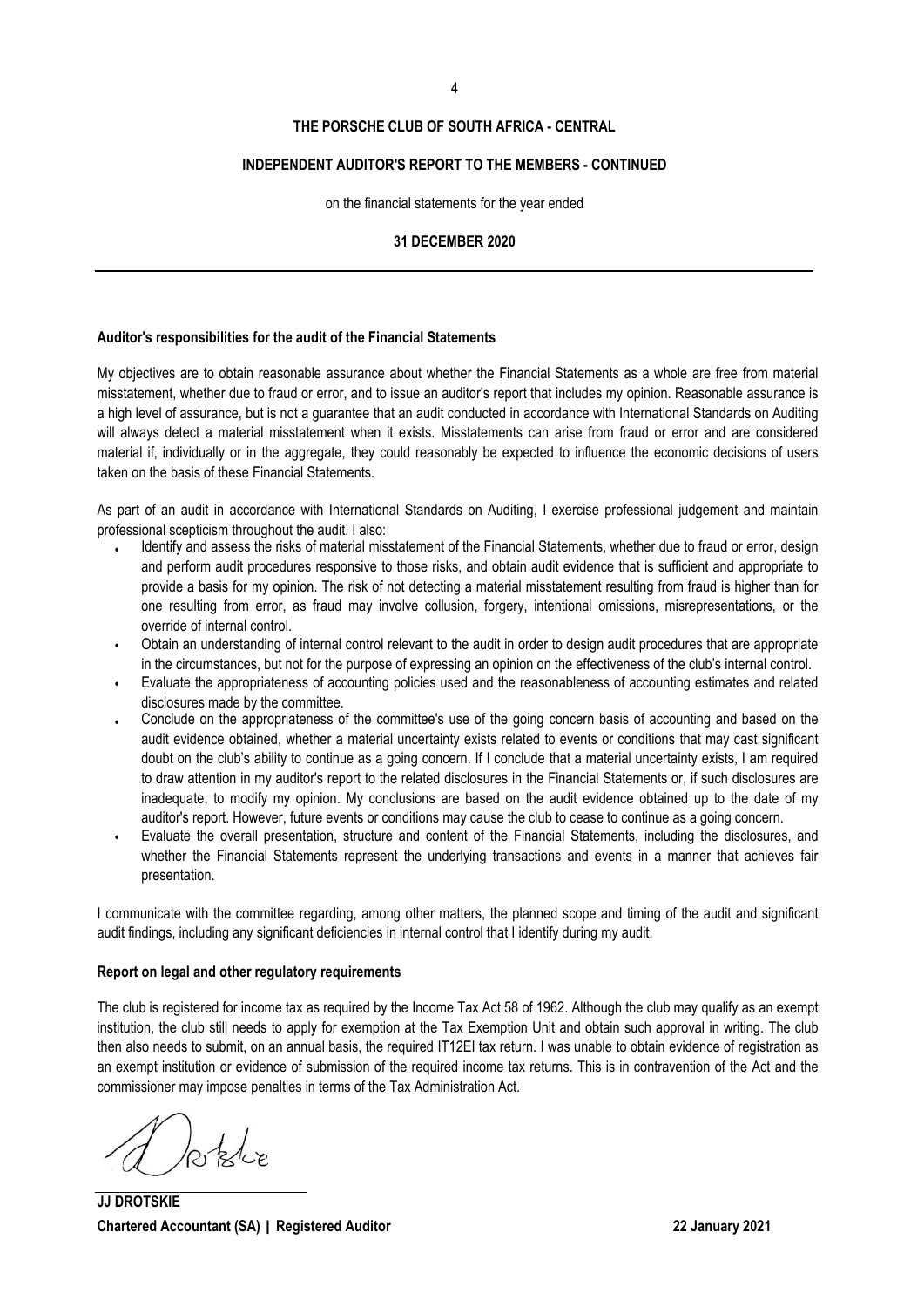### THE PORSCHE CLUB OF SOUTH AFRICA - CENTRAL

### COMMITTEE'S RESPONSIBILITIES AND APPROVAL

for the year ended

### 31 DECEMBER 2020

The committee is required to maintain adequate accounting records and are responsible for the content and integrity of the financial statements and related financial information included in this report. It is their responsibility to ensure that the financial statements fairly present the state of affairs of the club as at the end of the financial period and the results of its operations and cash flows for the period then ended, in conformity with International Financial Reporting Standards for Small and Mediumsized Entities. The external auditors are engaged to express an independent opinion on the financial statements.

The financial statements are prepared in accordance with International Financial Reporting Standards for Small and Mediumsized Entities and are based upon appropriate accounting policies consistently applied and supported by reasonable and prudent judgments and estimates.

The committee acknowledge that they are ultimately responsible for the system of internal financial control established by the club and place considerable importance on maintaining a strong control environment. To enable the committee to meet these responsibilities, the committee sets standards for internal control aimed at reducing the risk of error or loss in a cost effective manner. The standards include the proper delegation of responsibilities with a clearly defined framework, effective accounting procedures and adequate segregation of duties to ensure an acceptable level of risk.

These controls are monitored throughout the club and all employees are required to maintain the highest ethical standards in ensuring the club's business is conducted in a manner that in all reasonable circumstances is above reproach. The focus of risk management in the club is on identifying, assessing, managing and monitoring all known forms of risk across the club. While operating risk cannot be fully eliminated the club endeavors to minimise it by ensuring that appropriate infrastructure, controls, systems and ethical behavior are applied and managed within predetermined procedures and constraints.

The committee is of the opinion, based on the information and explanations given by management, that the system of internal control provides reasonable assurance that the financial records may be relied on for the preparation of the financial statements. However, any system of internal financial control can provide only reasonable, and not absolute, assurance against material misstatement or loss.

The committee have reviewed the club's cash flow forecast for the period to 31 December 2021 and, in the light of this review and the current financial position, they are satisfied that the club has access to adequate resources to continue in operational existence for the foreseeable future.

The financial statements set out on pags 6 to 13, which have been prepared on the going concern basis, were approved by the committee op 22 January 2021 and were signed on its behalf by:

RESIDENT

**C VAN NIEKERK**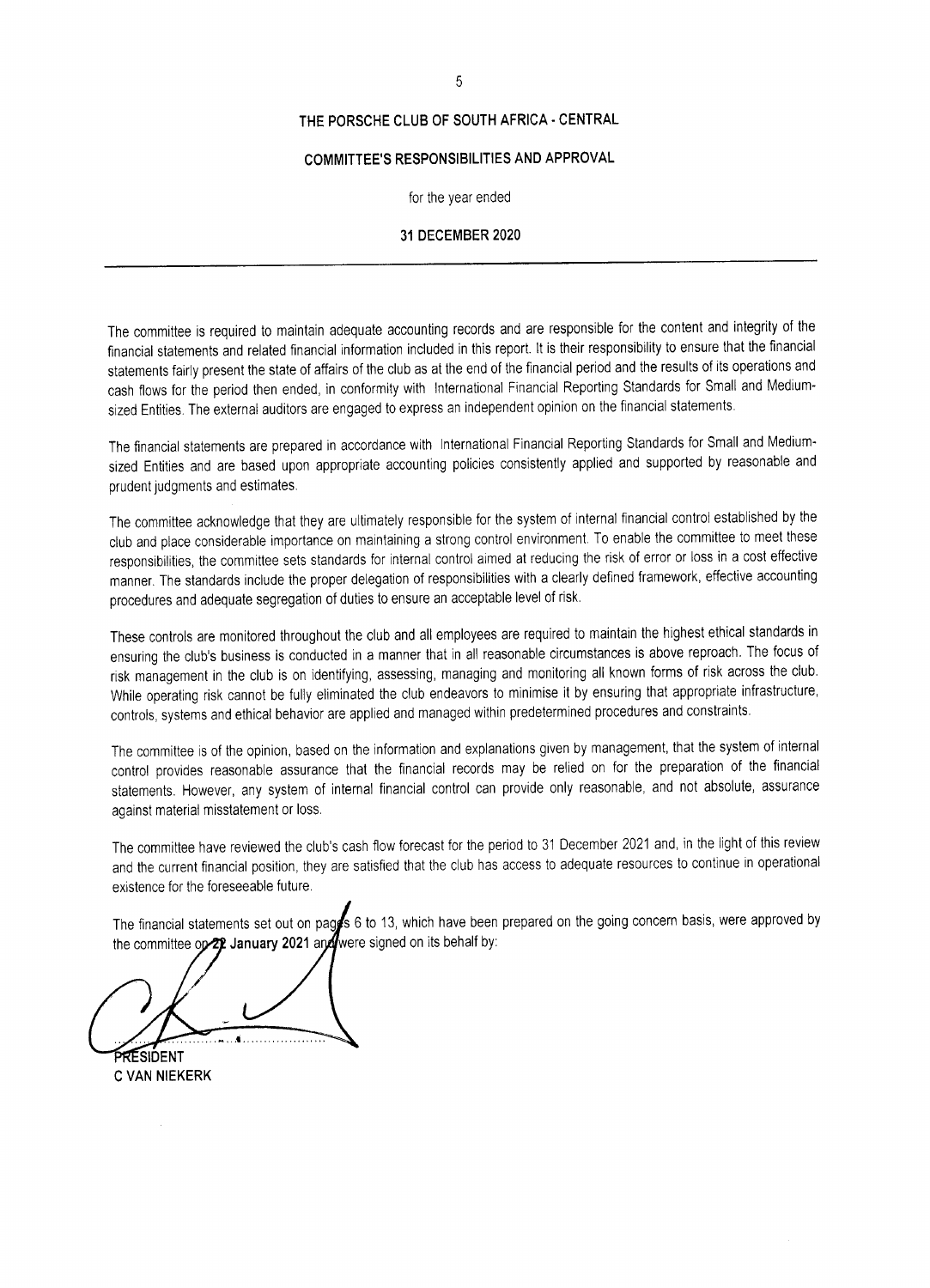## **THE PORSCHE CLUB OF SOUTH AFRICA - CENTRAL**

## **STATEMENT OF FINANCIAL POSITION**

as at

|                                                                                   | Notes           | 2020<br>$\mathsf{R}$              | 2019<br>$\mathsf{R}$            |
|-----------------------------------------------------------------------------------|-----------------|-----------------------------------|---------------------------------|
| <b>ASSETS:</b>                                                                    |                 |                                   |                                 |
| <b>NON-CURRENT ASSETS</b><br>Property, plant and equipment                        | 1               | 1                                 | 1                               |
| <b>CURRENT ASSETS</b><br>Trade and other receivables<br>Cash and cash equivalents | $\sqrt{2}$<br>3 | 2 005 627<br>443 456<br>1 562 171 | 1 312 368<br>419 500<br>892 868 |
| <b>TOTAL ASSETS</b>                                                               |                 | 2 005 628                         | 1 312 369                       |
| <b>EQUITY AND LIABILITIES:</b>                                                    |                 |                                   |                                 |
| <b>EQUITY</b><br>Accumulated reserves                                             |                 | 1 160 628                         | 1 004 569                       |
| <b>CURRENT LIABILITIES</b><br>Trade and other payables                            | 4               | 845 000                           | 307 800                         |
| <b>TOTAL EQUITY AND LIABILITIES</b>                                               |                 | 2 005 628                         | 1 312 369                       |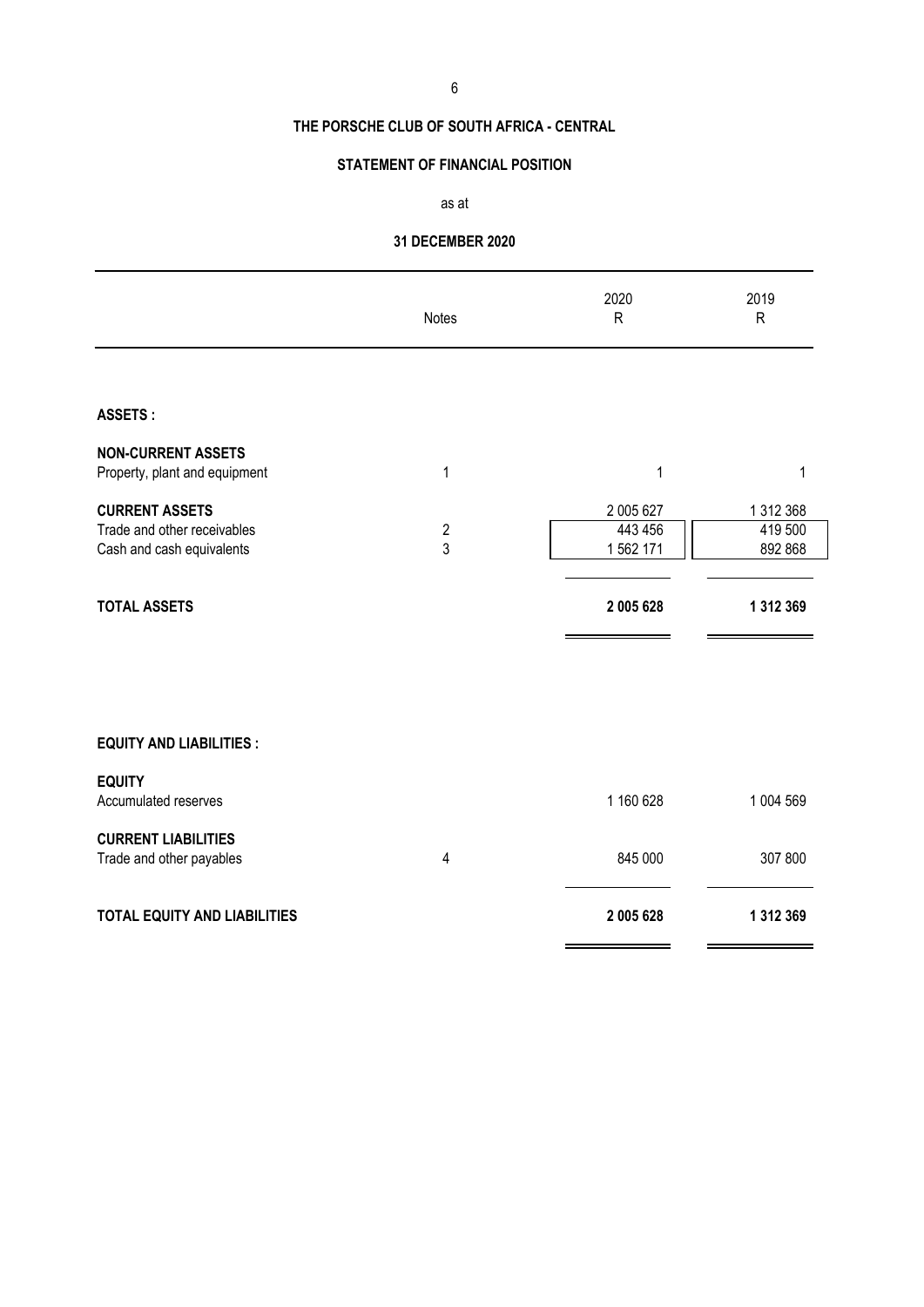## **THE PORSCHE CLUB OF SOUTH AFRICA - CENTRAL**

## **STATEMENT OF PROFIT OR LOSS AND OTHER COMPREHENSIVE INCOME**

## for the year ended

|                                          | Notes | 2020<br>$\mathsf{R}$ | 2019<br>R |
|------------------------------------------|-------|----------------------|-----------|
| <b>REVENUE</b>                           |       | 667 486              | 1 535 677 |
| <b>INVESTMENT INCOME</b>                 | 5     | 37814                | 35 660    |
| <b>OPERATING EXPENSES</b>                |       | (549241)             | (1419971) |
| <b>NET SURPLUS FOR THE YEAR</b>          |       | 156 059              | 151 366   |
| OTHER COMPREHENSIVE INCOME               |       |                      |           |
| TOTAL COMPREHENSIVE SURPLUS FOR THE YEAR |       | 156 059              | 151 366   |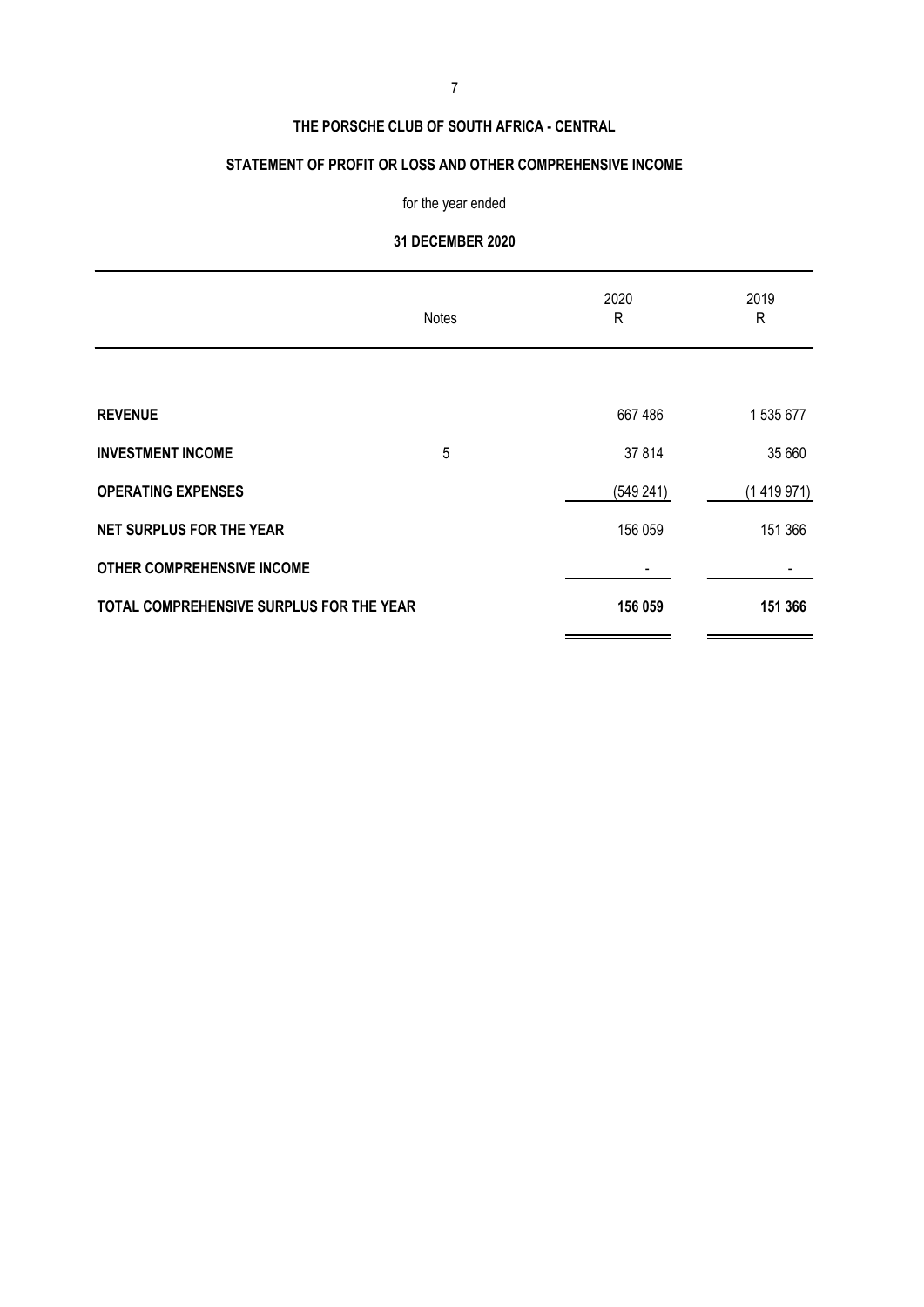# **THE PORSCHE CLUB OF SOUTH AFRICA - CENTRAL**

## **STATEMENT OF CHANGES IN EQUITY**

## for the year ended

|                                          | Accumulated<br>reserves<br>R |
|------------------------------------------|------------------------------|
|                                          |                              |
| <b>BALANCE AT 1 JANUARY 2019</b>         | 853 203                      |
| Total comprehensive surplus for the year | 151 366                      |
| <b>BALANCE AT 1 JANUARY 2020</b>         | 1 004 569                    |
| Total comprehensive surplus for the year | 156 059                      |
| <b>BALANCE AT 31 DECEMBER 2020</b>       | 1 160 628                    |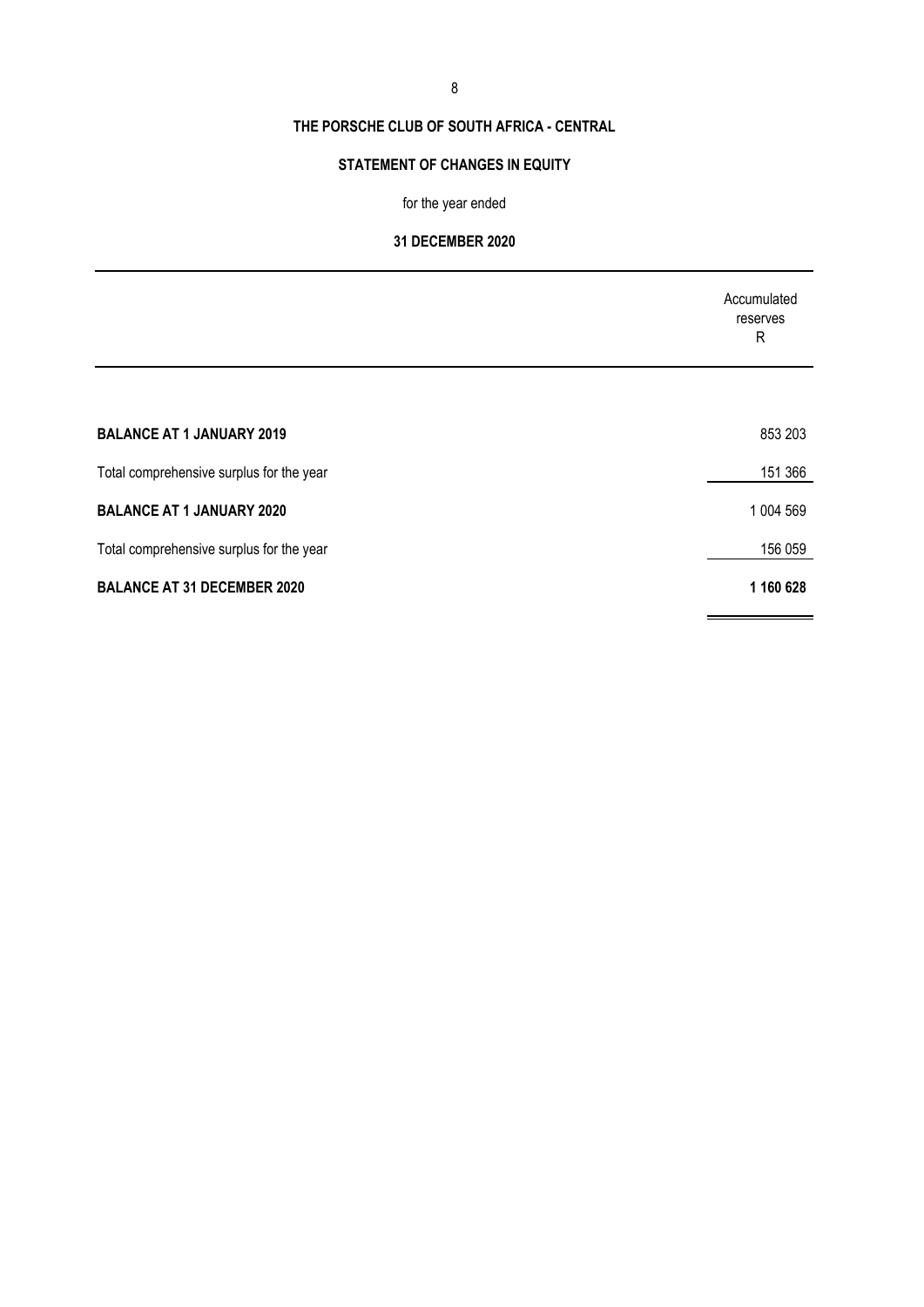## **THE PORSCHE CLUB OF SOUTH AFRICA - CENTRAL**

## **STATEMENT OF CASH FLOWS**

## for the year ended

|                                                                     | <b>Notes</b> | 2020<br>R          | 2019<br>R           |
|---------------------------------------------------------------------|--------------|--------------------|---------------------|
|                                                                     |              |                    |                     |
| <b>CASH FLOWS FROM OPERATING</b><br><b>ACTIVITIES</b>               |              |                    |                     |
| Net surplus for the year<br>Movement in working capital             |              | 156 059            | 151 366             |
| - Movement in accounts receivable<br>- Movement in accounts payable |              | (23956)<br>537 200 | (419500)<br>292 100 |
|                                                                     |              | 669 303            | 23 966              |
| <b>CASH AND CASH EQUIVALENTS AT</b><br><b>BEGINNING OF YEAR</b>     |              | 892 868            | 868 902             |
| <b>CASH AND CASH EQUIVALENTS AT</b><br><b>END OF YEAR</b>           | 3            | 1 562 171          | 892 868             |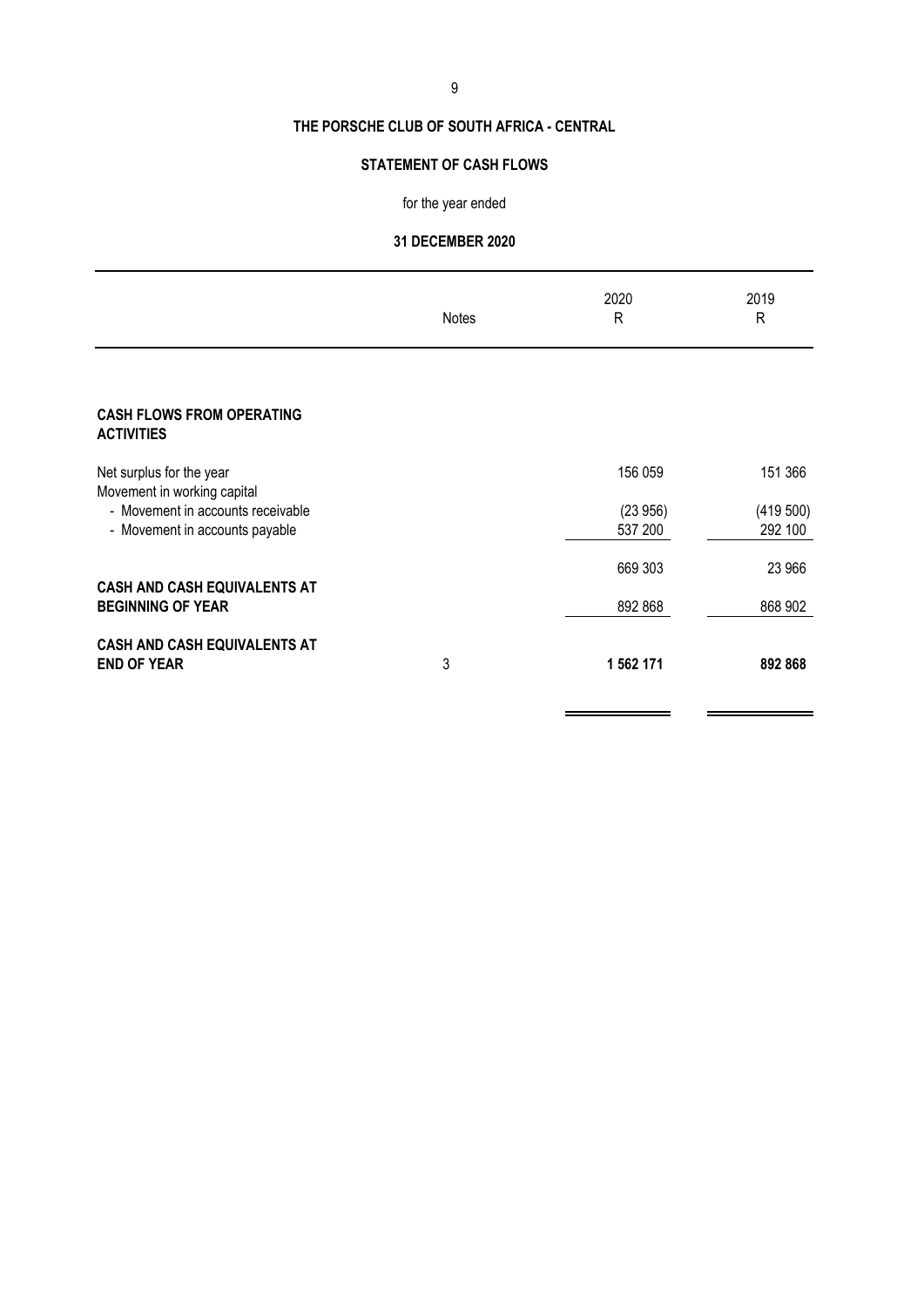### **THE PORSCHE CLUB OF SOUTH AFRICA - CENTRAL**

### **ACCOUNTING POLICIES**

for the year ended

#### **31 DECEMBER 2020**

### **1. Basis of presentation**

The financial statements are prepared in accordance with the entity specific basis of accounting and in the manner required by the Constitution of the club. The financial statements have been prepared on the historical cost basis. The accounting policy is consistent with those used in prior years, unless otherwise stated. The financial statements are presented in South African Rands.

### **1.1 Revenue recognition**

Revenue consists of members' subscriptions and joining fees, membership event fees and sponsorships.

Revenue from members' subscriptions is recognised upon receipt of the amount. Annual fees are payable by members within 12 months of joining or renewal. The membership is then valid for the 12 month period since joining or renewal, irrepective of when payment is made. If payment is not received within the 12 month period the membership will lapse.

Interest is recognised, in profit or loss, using the effective interest rate method.

#### **1.2 Financial instruments**

#### *Initial measurement*

Financial instruments are initially measured at the transaction price (including transaction cost except in the initial measurement of financial assets and liabilities that are measured at fair value through profit and loss) unless the arrangement constitutes, in effect, a financing transaction in which case it is measured at the present value of the future payments discounted at a market rate of interest for a similar debt instrument.

#### *Financial instruments at amortised cost*

These include loans, trade receivables and trade payables. Those debt instruments which meet the criteria in section 11.8(b) of the standard, are subsequently measured at amortised cost using the effective interest rate method. Debt instruments which are classified as current assets or current liabilities are measured at the undiscounted amount of the cash expected to be received or paid, unless the arrangement effectively constitutes a financing transaction.

At each reporting date, the carrying amount of assets held in this category are reviewed to determine whether there is any objective evidence of impairment. If there is objective evidence, the recoverable amount is estimated and compared with the carrying amount. If the estimated recoverable amount is lower, the carrying amount is reduced to its estimated recoverable amount, and an impairment loss is recognised immediately through profit or loss.

### *Financial instruments at cost*

Equity instruments that are not publicly traded and whose fair value cannot otherwise be measured reliably are measured at cost less impairment. This includes equity instruments held in unlisted investments.

### *Financial instruments at fair value*

All other financial instruments are measured at fair value through profit and loss.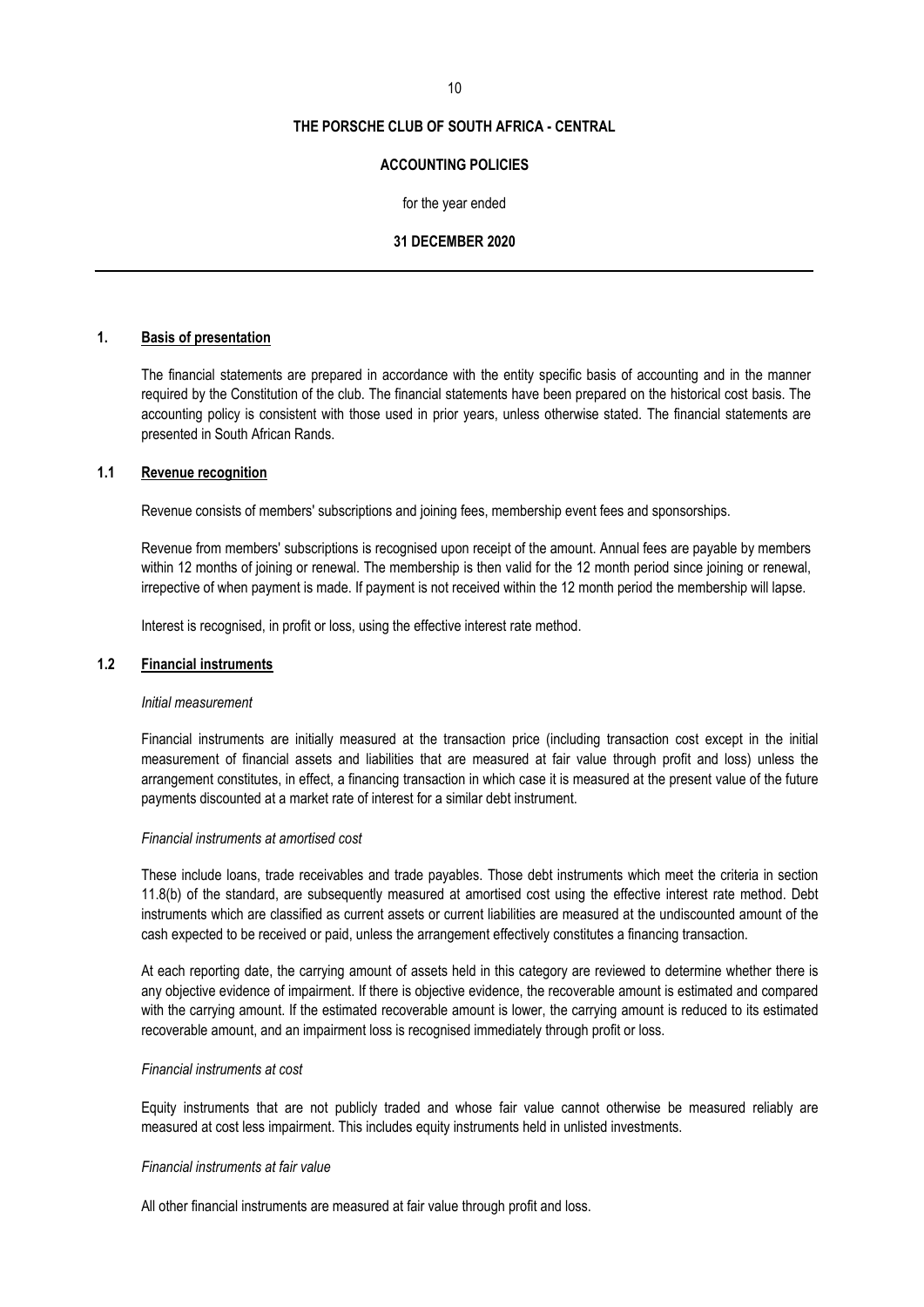### **THE PORSCHE CLUB OF SOUTH AFRICA - CENTRAL**

### **ACCOUNTING POLICIES - CONTINUED**

#### for the year ended

### **31 DECEMBER 2020**

### **1.3 Cash and cash equivalents**

Cash and cash equivalents are short-term, highly liquid investments that are readily convertible to known amounts of cash and are subject to insignificant risk of change in value.

Cash and cash equivalents are measured at fair value.

## **1.4 Equity**

An equity instrument is any contract that evidences a residual interest in the assets of an entity after deducting all of its liabilities.

### **1.5 Property, plant and equipment**

The cost of an item of property, plant and equipment is recognised as an asset when:

- it is probable that future economic benefits associated with the item will flow to the company; and
- the cost of the item can be measured reliably.

Costs include costs incurred initially to acquire or construct an item of property, plant and equipment and costs incurred subsequently to add to, replace part of, or service it. If a replacement cost is recognised in the carrying amount of an item of property, plant and equipment, the carrying amount of the replaced part is derecognised.

Property, plant and equipment are carried at cost less accumulated depreciation and any impairment losses.

Depreciation is provided on all property, plant and equipment, to write down the cost, less residual value, by equal installments over their useful lives as follows:

- Computer and electronic equipment 3 years
- Office equiment, furniture and fittings 5 years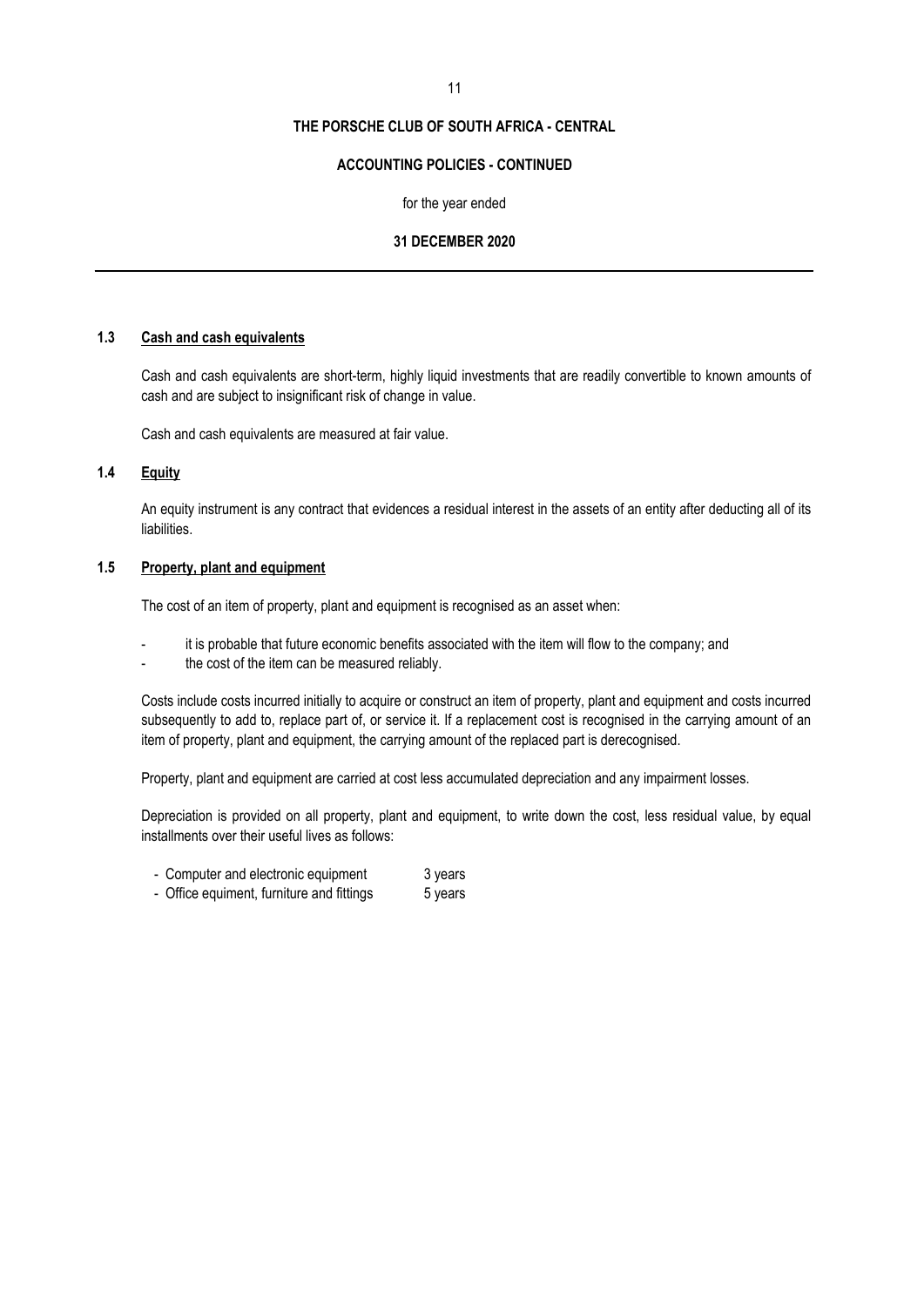# **THE PORSCHE CLUB OF SOUTH AFRICA - CENTRAL**

## **NOTES TO THE FINANCIAL STATEMENTS**

## for the year ended

|    |                                                   | 2020<br>R                     | 2019<br>R                    |
|----|---------------------------------------------------|-------------------------------|------------------------------|
|    |                                                   |                               |                              |
| 1. | <b>Property, plant and equipment</b>              |                               |                              |
|    | Office equipment                                  |                               |                              |
|    | Cost price<br>Accumulated depreciation            | 41 944<br>(41943)             | 41 944<br>(41943)            |
|    |                                                   | 1                             | 1                            |
| 2. | <b>Trade and other receivables</b>                |                               |                              |
|    | Payfast<br>Prepaid expenses                       | 1 0 5 6<br>442 400            | 419 500                      |
|    |                                                   | 443 456                       | 419 500                      |
| 3. | <b>Cash and cash equivalents</b>                  |                               |                              |
|    | Current account<br>Club account<br>Loftus account | 82 946<br>1 433 989<br>45 236 | 321 475<br>496 497<br>74 896 |
|    |                                                   | 1 562 171                     | 892 868                      |
| 4. | <b>Trade and other payables</b>                   |                               |                              |
|    | Trade payables<br>Income received in advance      | 7 000<br>838 000              | 6 800<br>301 000             |
|    |                                                   | 845 000                       | 307 800                      |
| 5. | <b>Investment income</b>                          |                               |                              |
|    | Interest received from financial institutions     | 37 814                        | 35 660                       |